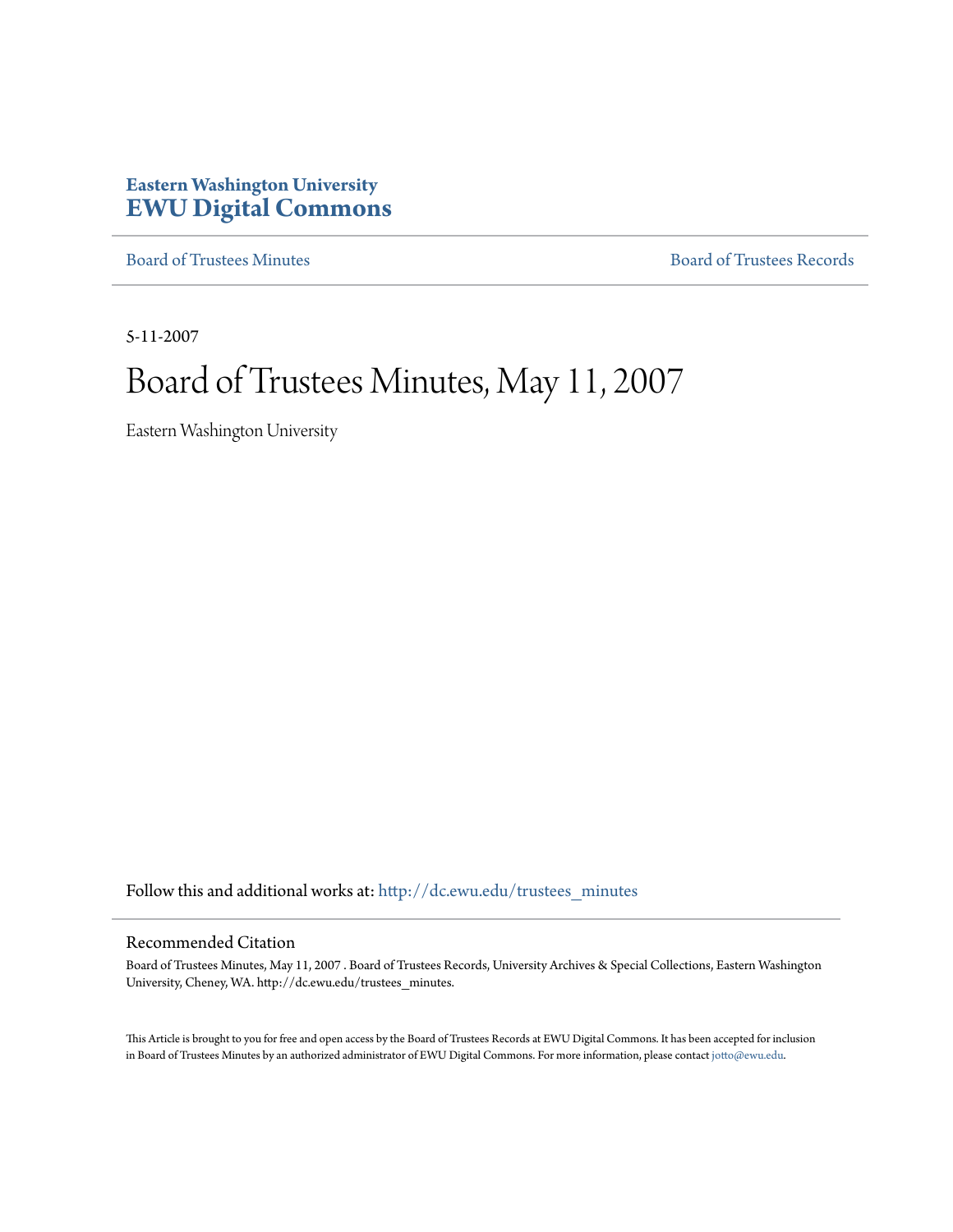# **EASTERN WASHINGTON UNIVERSITY BOARD OF TRUSTEES**

# **May 11, 2007**

#### **Open Public Session ~ 1:00 p.m. (TAW 215 B&C)**

**Committee of the Whole ~ 12:00 p.m.** 

**Executive Session ~ 11:00 a.m. (TAW 215 A)** 

# **MINUTES**

Trustees Present: Paul Tanaka, Chair Jo Ann Kauffman, Vice Chair Gordon Budke Isaura Gallegos Neil McReynolds Kris Mikkelsen Bertha Ortega Ines Zozaya-Geist

#### **Committee of the Whole**

Vice President Voves reported on Eastern Washington University's fiscal year 2008 operating and capital budgets and the biennial 2007-09 operating and capital budgets to the Board, as outlined in the distributed documents.

As a result of legislative action, Eastern received fifty high demand enrollments (science, math, engineering) for fall 2007-08 and an additional one hundred and thirty enrollments for the second year of the biennium (2008-09) for general undergraduate and graduate student enrollments. These enrollments must be earned prior to receiving funds, so a plan is being developed to achieve the enrollment targets for a total of 9,184 state funded enrollments. Funding was also received for Eastern's portion of the RIDE program, Disability Support Services, classified staff salary increases as specified in their contract, and funding was provided to implement an average salary increase of 3.2% in FY2008 and 2% in FY2009 for administrative exempt staff and faculty.

The legislature granted tuition authority for a 5% tuition increase per year of the two year budget. The core funding from the legislature has accountability measures attached, which focus on student retention and graduation rates. Prior to the legislative session, President Arévalo had talked with the vice presidents about asking departments for budget proposals that have measurable outcomes and the legislature is also asking for this.

Trustee Budke asked whether Eastern determined the accountability measures associated with the disbursement of funds or is Eastern receiving mandates from the legislature. Vice President Voves responded that Eastern worked with both the Higher Education Coordinating Board and the legislature to determine the measures.

Discussion occurred regarding the student retention/success funds. The successful proposals for these funds will include targeted goals linked to the strategic plan and goals linked to student success

 "Eastern Washington University strives to satisfy all requests for special access needs for persons with disabilities. Requests for such accommodation are welcome and may be made by calling the President's Office, (509) 359-4648."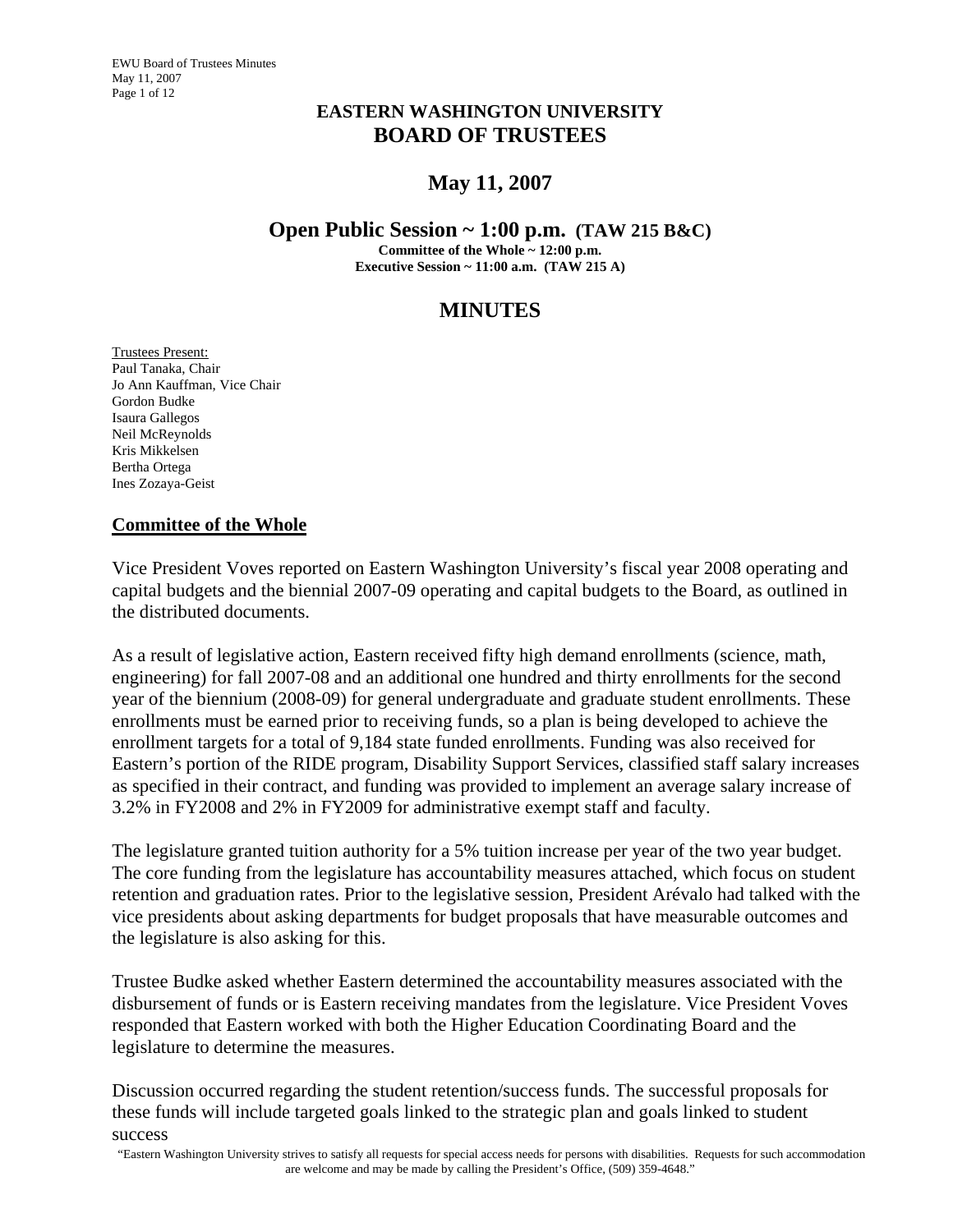and retention. One example is the first year experience cohort. This will assist first year students with both success and retention. Once the President reviews the proposals, this information could be shared with the Board as well.

An example of a student centered budget strategy is, at the direction of President Arévalo, the university will spend down some of the fund balances in DEO, International Student Services, and other departments, rather than adding additional charges to students with fee increases.

The university is pleased with the bids on the Spokane Center. The sale will be completed soon and all classes and offices will be moved out of the building by the end of summer.

Vice President Voves explained that when the budget is brought back to the Board in June there will be some changes to note in the operating budget.

Chair Tanaka noted Jeff Gombosky's quality work on Eastern's behalf in Olympia.

Chair Tanaka announced that the presentation, Measurements of Success, by Dr. Dorothy Zeisler-Vralsted will be postponed until the June Board meeting.

## **Call to Order, I.**

Chair Tanaka called the open session of the May 11, 2007 regular meeting of the Eastern Washington University Board of Trustees to order at 1:10 p.m.

# **Quorum, II.**

A quorum was present; all Trustees were present.

## **Executive Session, III.**

Executive Session was held for purposes authorized in RCW 42.30.110 and/or RCW 42.30.140. No action was taken during the executive session.

Chair Tanaka announced one change to the Board meeting agenda – item # IV.E.1. NCAA Self Study will be moved to # V.B. and will be presented as an action item rather than a special report.

## **Reports, IV.**

## **University President's Report, IV.A.**

President Arévalo began his report by highlighting Eastern's recent 125<sup>th</sup> Anniversary celebration, the Senior Hall building dedication, and the successful Get Lit! program. He has received very positive comments about these events. Dr. Arévalo also shared that his presidential investiture provided a great forum to unveil and kick off Eastern's new "Start Something Big" branding program. He encouraged people to "Start Something Big" for themselves, and to share their something big on Eastern's web site where faculty staff, students, alum, and others will be sharing what "Start Something Big" means to them.

President Arévalo reported on the following topics: The results of the legislative budget have been positive for Eastern and the President looks forward to the best possible implementation and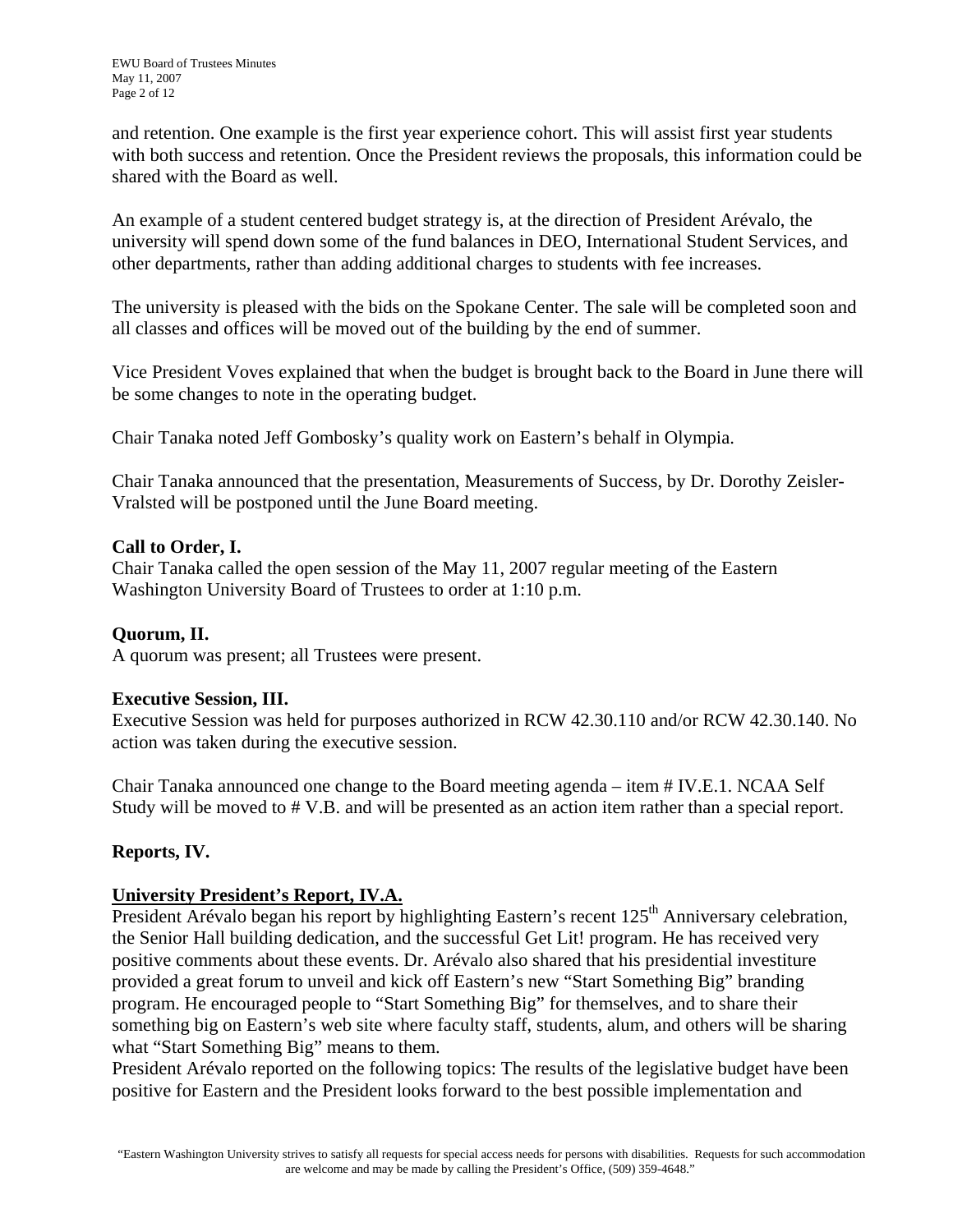accountability for these funds; the Community Indicators Conference was very well received by the 250 participants and this event continues to bring recognition to the university; the Entrepreneur of the Year award program was very well organized and the company presented with the award is a group of Eastern alum who own and run Desautel Hege Communications; President Arévalo has had the opportunity to meet with numerous donors recently including the CEO of Frontier Airlines; with the help of Trustee McReynolds he met with fourteen Seattle business and education leaders and is developing relationships with them as they are interested in Seattle area students coming to Eastern, and, he gave a presentation in Pasco which was the largest group he has talked to  $-3000$  Hispanic students, parents and community members who gave Eastern a warm welcome and Dr. Arévalo believes this was a great start to increased relationships and recruitment efforts.

Dr. Arévalo congratulated Eastern's Bloomsday corporate cup teams for their eleventh year of success and also their involvement in Spokane's Bloomsday community event. Carl Coombs thanked the president, on behalf of all of the Eastern corporate cup teams for his support. All of Eastern's teams did a great job and the women's team came in second overall. Mr. Coombs presented the President and the Board Chair with a Bloomsday runner jersey. The Board Chair and EWU President expressed congratulations to the Eastern teams.

# **Reports, IV.**

# **Trustees' Reports, IV.B.**

## Academic Affairs Committee, IV.B.1.

Trustee Budke reported on the following topics discussed in the Academic Affairs meeting:

- o Standard updates on personnel searches, Academic Affairs strategic plan
- o Student Research Symposium on May  $16<sup>th</sup>$
- o Status of the NWCCU Recommendations
- o Associated Student Academic Affairs representative, Mike Clausen, discussed his opportunity to travel to the national conference on undergraduate research. He believes this is one of his greatest opportunities to present the research he has done over last two years while attending eastern. Dr. Arévalo would like to host the national student research conference here at Eastern in the future.
- o Update from the Board of Student Publications. They now have representatives for all of their committee positions according to their bi-laws, and the committee plans to hear a presentation from the committee in five or six months.
- o Unveiling of signature themes and the academic program plan at Riverpoint in order to move forward with meeting the needs of the community and fulfilling the needs of Eastern's students.
- o Classroom and course utilization and scheduling to meet the needs of the students. Survey results and plans for moving forward toward benchmarks in August and December were discussed.
- o Trustee Budke would have liked to see the Measurements of Success presentation because it is so relevant to many items the university is currently working on. He looks forward to Vice President Zeisler-Vralsted's report at the June Board meeting, as he believes it relates to Eastern's need to stay competitive and have a distinctive difference regarding recruitment, retention, and student success.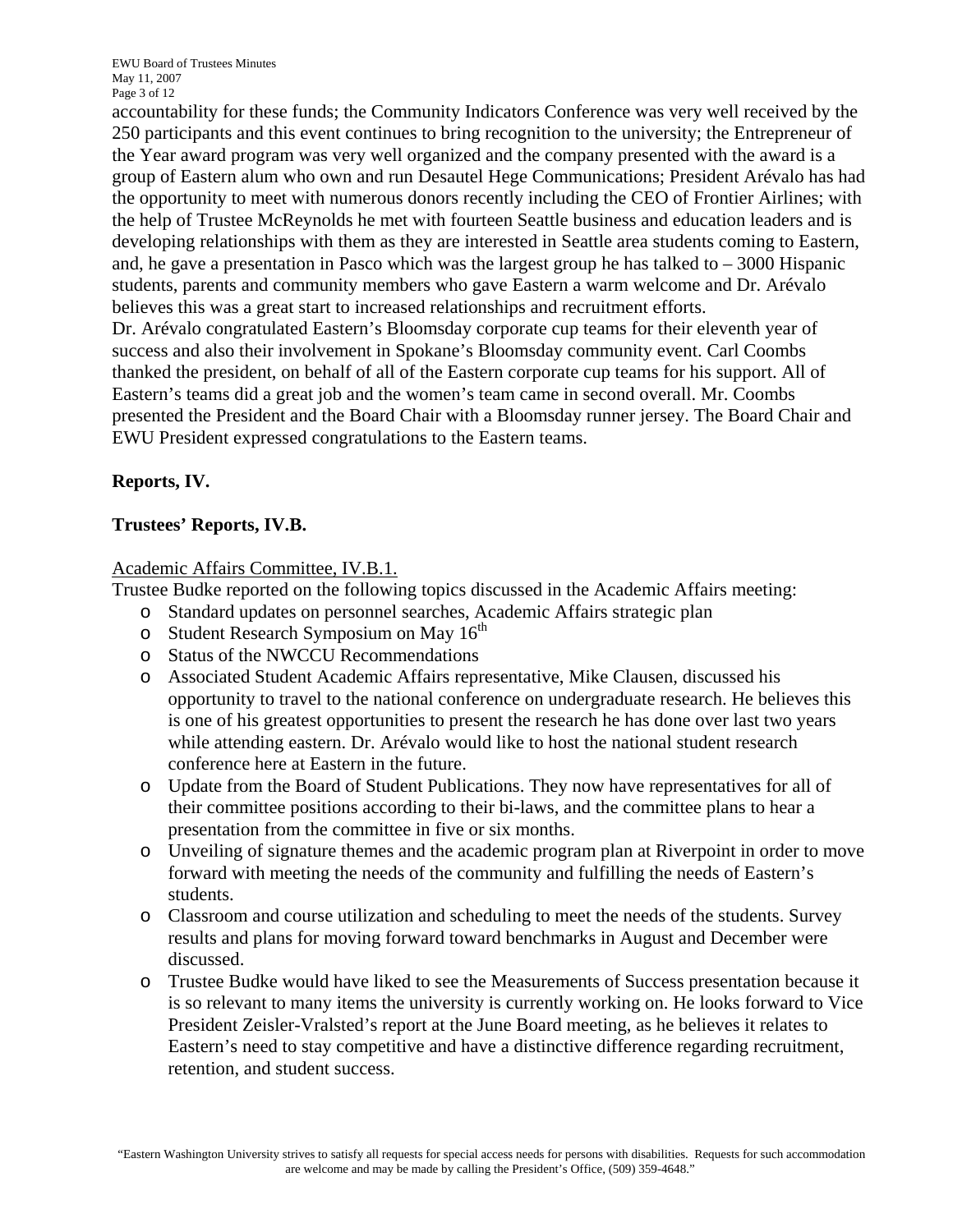Advancement Committee, IV.B.2.

Trustee McReynolds reported on the following topics discussed in the Advancement meeting:

o Legislative Session Report – overall the session was very positive for Eastern and higher education (the best in a long time and possibly the best higher education session in two decades). The state fund surplus was beneficial in this process.

- Reports were received from: Jeff Gombosky, legislative contractor, who has done an excellent job for Eastern over the years; Patty Chantrill, faculty liaison; and Camille Anderson, student liaison. All three of them emphasized how they worked together in Olympia for the benefit of Eastern, which is very positive.

- The Legislature acknowledged Spokane as a medical and dental education center. Eastern collaborated with U of W and WSU on the WAMI and RIDE programs, which will feature Eastern's dental hygiene program and will use their facilities at Riverpoint. This fits well in part with the economic strategy for Spokane and Riverpoint.

- Trustee McReynolds underscored Dr. Arévalo's report that the dollars from the legislature come with accountability measures and that the institutions will need to demonstrate results. - Mr. McReynolds asked Jeff Gombosky to comment on items Eastern might want to focus on between now and January (the next legislative session). Mr. Gombosky stated that Eastern has built its reputation as an institution of opportunity & education for traditionally underserved students and also its willingness to take on innovative endeavors such as cyber security, a doctorate in physical therapy, and an electrical engineering degree. There will be opportunity to build on these two themes in the future. The legislature created new scholarship programs to serve underserved students including Trio programs. Washington State is producing fewer engineering graduates than ten years ago, and Eastern can help turn that around. It will also be positive to continue to build on Eastern's mission of access and program delivery across the state. Eastern is seen as being innovative and collaborative with other institutions to add value to existing programs, and this is very positive.

- o Vice President Westfall has been making changes in the advancement areas. He is working to upgrade the entire organization, and hopes to have a plan for his organization in place by the end of the fiscal year.
- o Vice President Westfall has been providing leadership in the Athletics area, and the goal is to hire a new Athletic Director soon.

#### Business and Finance Committee IV.B.3.

Trustee Mikkelsen reported on the following topics discussed at the Business and Finance meeting:

- o Fee Approval Policy the committee had a final read on a new policy for approving fees. The policy addresses the fees the Board will approve and the fees the administration will approve. The Board will take action on this policy later in this meeting.
- o Gift Annuity will provide an additional tool for the advancement area to expand the types of gifts people can give to the university. This will be finalized in the next couple of months.
- o Tuition Authority the Board always reluctantly approaches tuition increases. Experience has shown, however, that when the tuition authority has not been used by Eastern, it is very difficult to fund the institution. A positive note on fees - for the 2008 academic year many of the instructional fees will not be increased. Several departments will use their fund balances rather than increase fees.
- o Recreation center 40% complete, costs are a slightly better than expected, it is a few weeks behind schedule, however, overall the project is where it needs to be.
- o Spokane Center building there appears to be a successful bidder, however, the contract has not been signed yet. The university can make an announcement once everything is in place.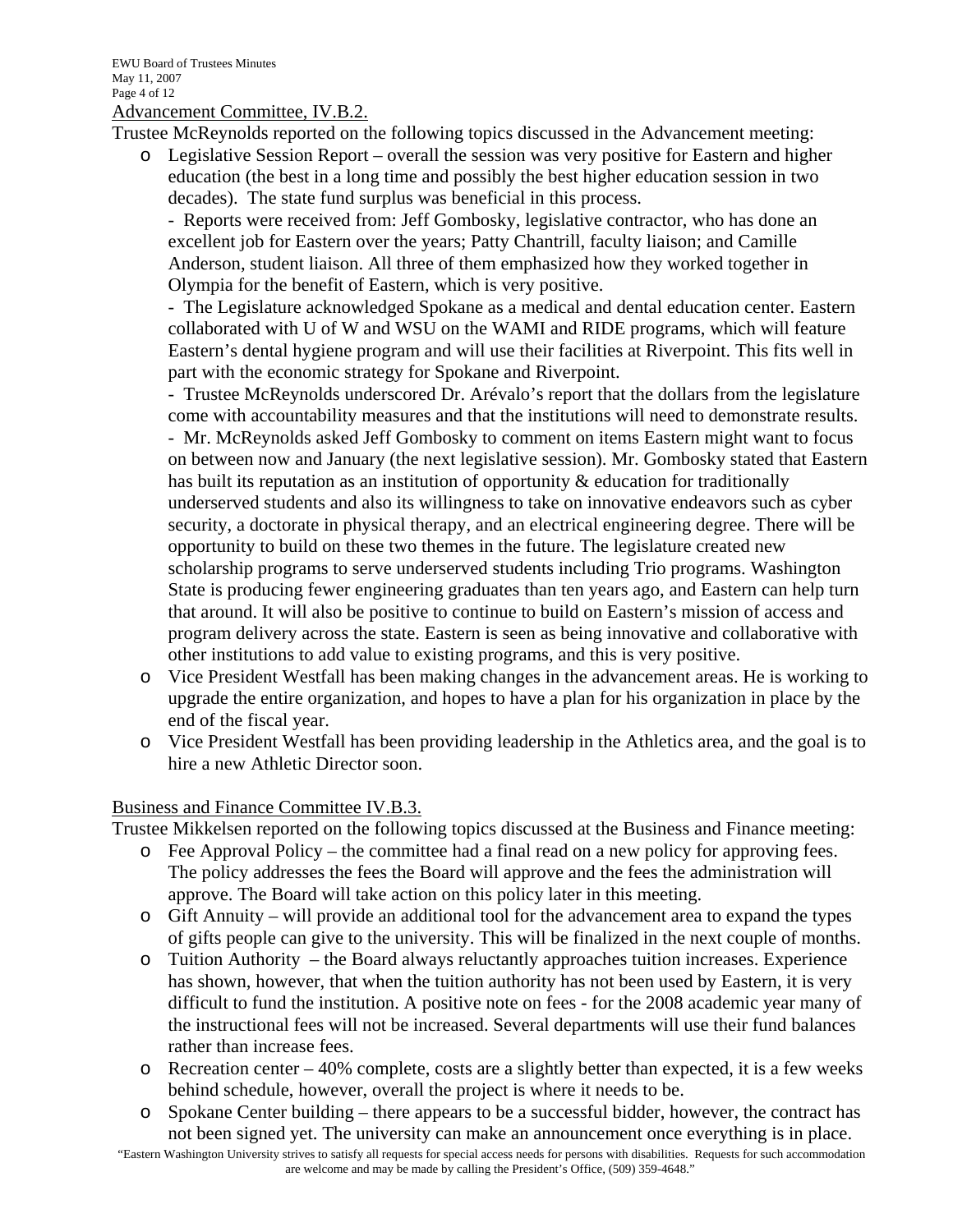Trustee Mikkelsen expressed that Ron Dalla, Mary Voves, Shawn King, and others have done an excellent job of planning for the transition out of the building and making sure there is space for student, staff and faculty. The process is going well.

o Trustee Mikkelsen expressed her thanks to Trustee McReynolds for agreeing to serve on the investment committee going forward.

#### Student Affairs Committee, IV.B.4.

Trustee Zozaya-Geist reported on the following topics discussed at the Student Affairs Committee meeting:

- o Student Technology Fee 2008 Expenditure Plan will be presented for action later in this meeting.
- o Associated Students gave an overview of all the student activities at Eastern.
- o Alternative Spring Break an excellent presentation was given by students and staff who traveled, along with eight other students, to an area near New Orleans to help with outdoor cleanup and sheetrock work. They received training before they left. The goal is to engage students in service learning and partnering with communities. Carla Sanchez, the Student Affairs Fellow and Preston Jones, a Washington Achiever, shared about their experiences and the ways in which the trip impacted them. Preston had been thinking of leaving school, but now has decided to stay and continue his education, a very exciting outcome.
- o Student Affairs Vice President Zeisler-Vralsted updated the Board on several policies they are working on: Student Conduct Code, emergency management including ways in which students, staff and faculty can be better prepared, and cultural competency training.
- o Undergraduate Research Mike Clauson presented his information.
- o Benchmarks and performance outcomes that tie Student Affairs to the strategic plan very important to measure performance and see how it affects the students. Trustee Zozaya-Geist expressed apology that there was not time to present Measurements of Success today. Vice President Zeisler-Vralsted and her staff will give their presentation at the June Board meeting. The goal in Student Affairs is to set benchmarks by the end of the year and to establish measurements of achievement.

Statewide Education Initiatives, IV.B.5. No report at this time.

## **Presidents' Reports, IV.C.**

#### Faculty Organization, IV.C.1.

Dr. Youngs highlighted three areas the Faculty Organization has worked on this year: 1) moving forward to create an administrator evaluation program which will begin with the evaluation of Deans, 2) Shared Governance – gratified by the reception the faculty received this year when they attended the Board committee meetings, and appreciate the progress that has been made, 3) Faculty Values monument – have raised over \$1000 in private pledges so far and the Faculty Senate will vote on contributing next week. Dr. Youngs reported that Trustee Budke has agreed to be the contact for the Board regarding this item. Dr. Youngs concluded his report by stating, "Let's continue starting something big".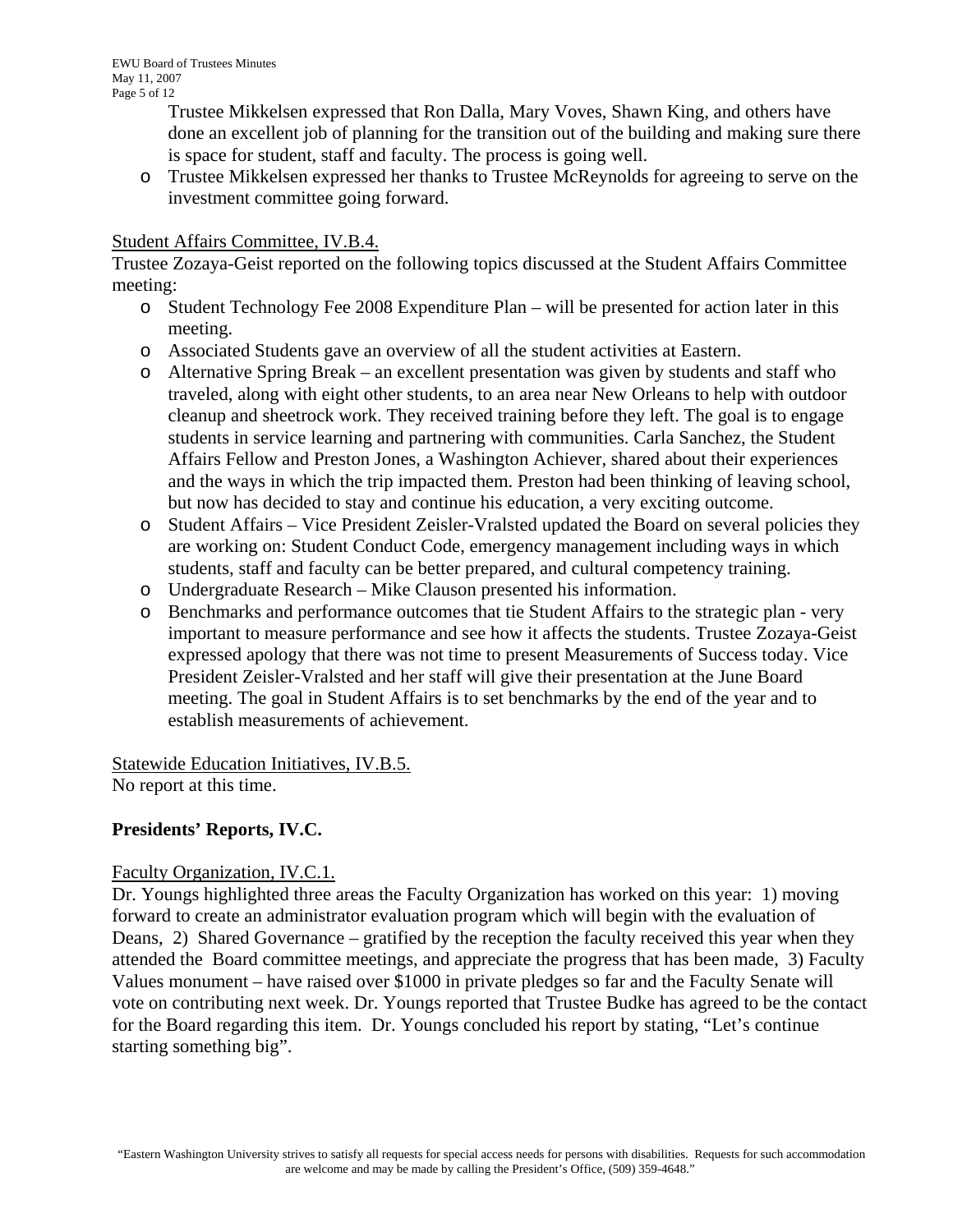Trustee Tanaka expressed that he has appreciated conversations with Dr. Youngs over this last year, and that he appreciates the positive approach taken. He stated that the Board will continue to take steps and make positive improvements.

#### Classified Staff Union, IV.C.2.

Mr. Jim Allers gave the Classified Staff Union report. He reported that the classified staff is very pleased that the governor and the legislature has supported their compensation packages and they are hosting a dinner for area legislators to show appreciation. He shared that classified staff will be volunteering to answer phones for the public television fundraiser coming up. Mr. Allers also reported that staff morale is high, particularly in his areas. There is a lot of work to do and they are focusing on getting the work done. There is a new director in his area, Casey Travers, and they are excited to work with him.

#### Associated Students, IV.C.3.

Chair Tanaka presented Ms. Kinne with a letter of commendation and support from the Board of Trustees of Eastern Washington University. Trustee Tanaka read the letter to Ms. Kinne and the audience.

Ms. Kinne has been awarded with a full research assistantship to attend the University of Washington. The research will be for the president's office regarding academic initiatives.

Ms. Kinne summarized the current areas of focus for the Associated Students:

o Student Elections – Evan Buelt, currently on council, was elected as the new president of ASEWU. The entire council will be new next year, however, they are planning a focused transition and are planning to continue many of the initiatives that were begun this past year. They are excited to keep the continuity progressing rather than re-inventing everything. - Ms. Kinne was very pleased to announce that they had a 13.69% voter turnout which is the highest ever for a general election. The highest turnout ever was the special election

regarding the recreation center, at 15.7%.

- Transportation Fee to sustain the Spokane Transit ridership program. Students approved the fee of between \$7.00 and \$12.00 by an overwhelming majority. Students are very much in favor of this program. ASEWU is looking forward to negotiations with Spokane Transit Authority to establish a long term contract with them and to explore ways to improve service to students.

- Elections were very successful this year.

- o Students are working to create a committee structure for the new recreation center, and hope to establish this by June 16.
- o Students have been asking Student Life to move forward with hiring the several positions that are currently vacant.
- o Graduate school preparation is a major initiative the students are working on. Need to publicize the deadlines and assist students with applications, etc.
- o Student Investiture event was extremely successful with over two hundred students in attendance. President Arévalo was presented with a scrapbook compiled by Clubs and Organizations.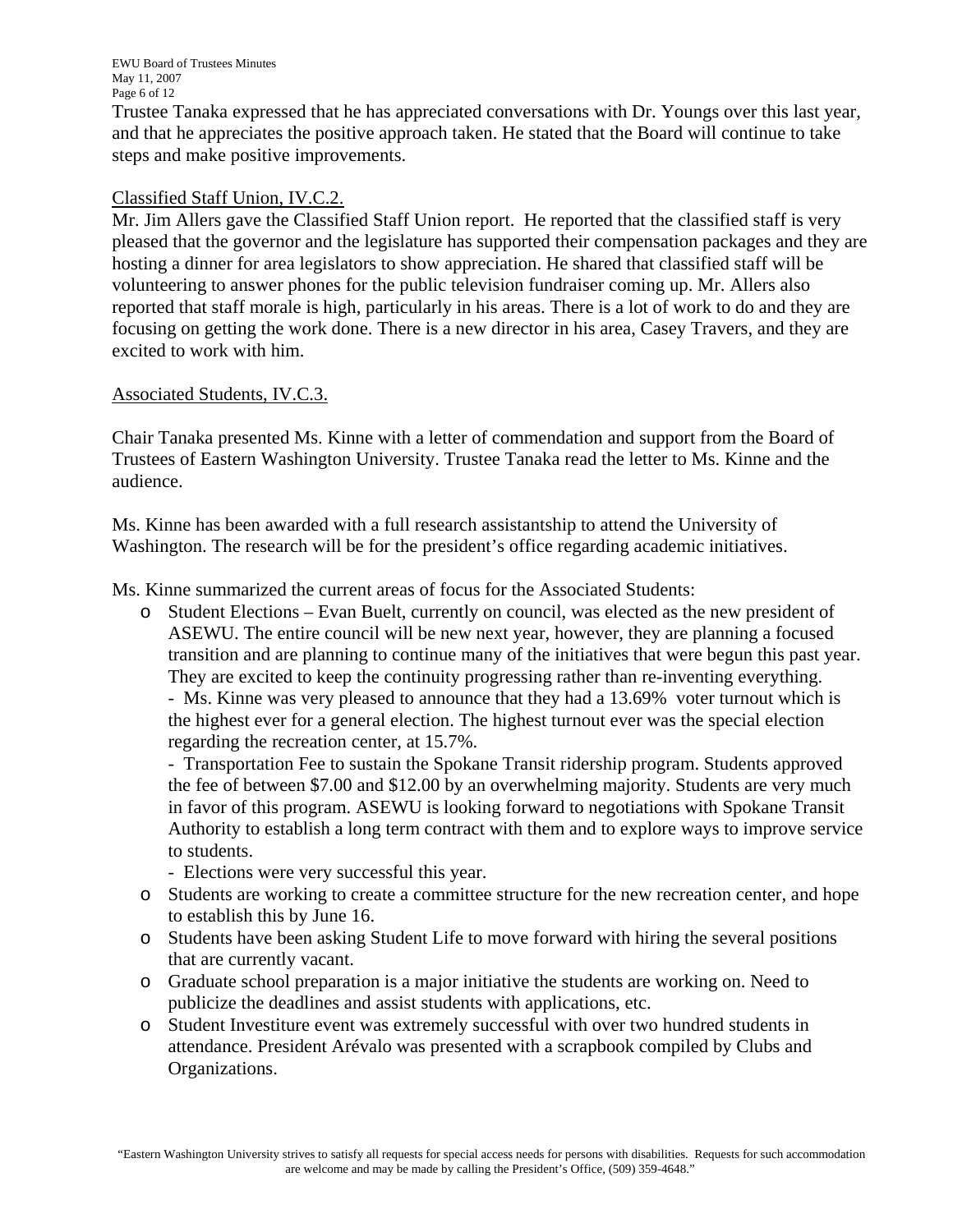Ms. Kinne expressed that it has been a true pleasure to work with the Board over the last year and serving the students of Eastern. She will be sad to leave Eastern, but at the same time is excited for the future of Eastern and for her personal future as well.

# **University Initiatives Reports, IV.D.**

#### Leadership Transition, IV.D.1.

Dr. Arévalo reported that Dr. Alan Coelho has been appointed the new Dean of the College of Education, the process has begun for the new Chief Information Officer position, and a decision will be made regarding the Vice President for Student Affairs position direction in the couple of weeks.

#### Strategic Plan, IV.D.2.

The planning council is moving forward with progress on plans in the various departments, and working on action plans. A decision has been made that the faculty co-chair of the council will not be the President of the Faculty Organization and that it will be a two year position rather than one. Priority themes have been identified for the strategic planning grants and the grant applications will be reviewed later in May by the council. The Assessment sub-group has worked very hard to assist in these efforts.

Dr. Dalla announced that Mary Jane Brukardt has left Eastern to work at the University of Wisconsin for Dr. Brian Levin-Stankevich. There are several people who will continue to move strategic planning forward for Eastern.

#### Diversity Initiative, IV.D.3.

- Dr. Arévalo reported that the university partnered with WSU in co-sponsoring the International Globalization Diversity and Education Conference held in Spokane recently. This enabled faculty and staff and 30 Eastern students to attend and participate in the conference and learn from the sessions. - Dr. Arévalo has been working with EWU's human resources office regarding the institution's procedures for developing search committees. There is a need to develop search committees that are as diverse as possible in order to have more positive results from recruiting in all areas of the university. - Dr. Geneva Gay from U of W gave a lecture on multicultural education at Eastern recently. Her presentation, Transforming Your Curriculum through Multicultural Education, helped staff and faculty regarding curriculum transformation. - The diversity initiative grant program received nineteen proposals this time and funded thirteen. - Eastern will also be involved with the Cheney Multicultural Festival, a joint effort with the City of Cheney and the university.

## EWU in Spokane/Riverpoint, IV.D.4.

Dr. Arévalo reported that discussion occurred at Board Committee meetings regarding EWU's presence in Spokane and at Riverpoint. The Board put together a subcommittee to work on this topic. The short term goals have been to plan and implement the move of courses and faculty/staff from the Spokane Center building to the Riverpoint campus. A number of actions have been taken toward this goal such as planning for the remodel of space in the Phase I building to house EWU student services. The Provost has been working with WSU Spokane regarding scheduling of Eastern classes in existing Riverpoint buildings. Also, a planning process will soon begin for a new building at Riverpoint, for which we will seek funding from the legislature and others.

Trustee Ortega asked how this is being communicated with students, faculty, and the community. It was explained that the summer will be used to communicate the changes through direct mail,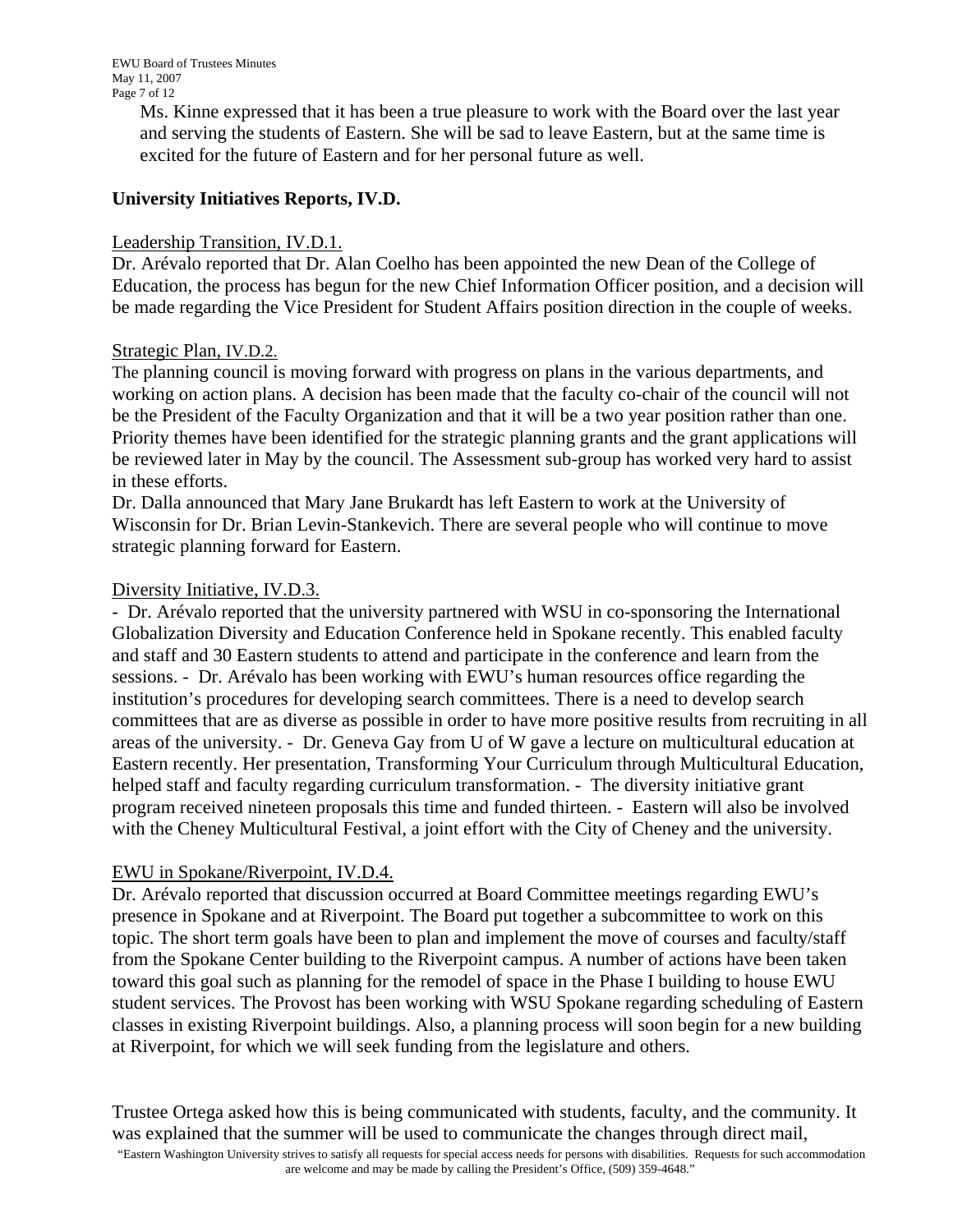newspaper articles, and other methods. A group of folks from EWU and WSU are working on communication strategies and they are putting together a frequently asked questions flyer and an overall communications plan. WSU is pleased to have Eastern at Riverpoint to add so many students and people to that campus.

## **Special Reports, IV.E.**

#### NCAA Certification Self-Study, IV.E.1.

NCAA agenda topic was moved to the Action Items section of the meeting.

#### ASEWU Financial Plan, IV.E.2.

Matthew Knott, Finance Vice President for the Associated Students, introduced himself to the Board.

He explained that the ASEWU Financial Plan will come before the Board in June meeting as part of the university fee package, after it is approved at next week's Service & Activity Fee Committee meeting. The percentage based accounts; athletics, child care, The Easterner, and the Associated Student stayed the same as last year. The process is that clubs and organizations apply for funding in the fall, and then during winter quarter they come before the finance committee to present their plans. The total dollar amount of the requests far exceeds the money available for distribution and most clubs were given less this year than in previous years due to increased cost for expenses such as wages. For details regarding the Financial Plan, refer to the distributed document.

#### Campus Safety, IV.E.2.

Vice President Voves introduced this topic by informing the Board that Eastern has a nationally recognized emergency management plan that includes great depth and detail. She introduced Eastern's Chief of Police, Tim Walters. He has extensive and impressive experience with the state patrol and he also has been the governor's pilot. She also introduced Eastern's Assistant Chief, Gary Gasling, who also has exceptional credentials, with twenty years of experience on a swat team. The Governor had asked universities to prepare a response to the tragedy at Virginia Tech, and Eastern collaborated with the Council of Presidents in providing a response – a copy of the response was provided to Trustees.

EWU Chief of Police Tim Walters recently participated in a conference with colleagues from fifty universities. They all brought their safety plans and spent a week critiquing the plans. The feedback received is that the foundation of EWU's plan is very strong, as Tom Mc Gill did a great job establishing Eastern's plan and putting together a large detailed notebook. Chief Walters is currently developing a more succinct and user friendly emergency response notebook and is in the process of printing updated emergency flip charts and bomb threat checklists to be distributed throughout campus starting next week.

Emergency Management Plan Overview –

All EWU campus buildings were mapped and photographed as part of former Chief McGill's plan for emergency response purposes. These maps and photographs are updated on a regular basis as buildings are renovated or erected on campus.

Emergency Management Personnel are trained in the National Incident Management System that was developed after September 11. All local agencies such as Spokane County, City of Spokane, Cheney Police, EWU Police and others have all been trained in the use of this system.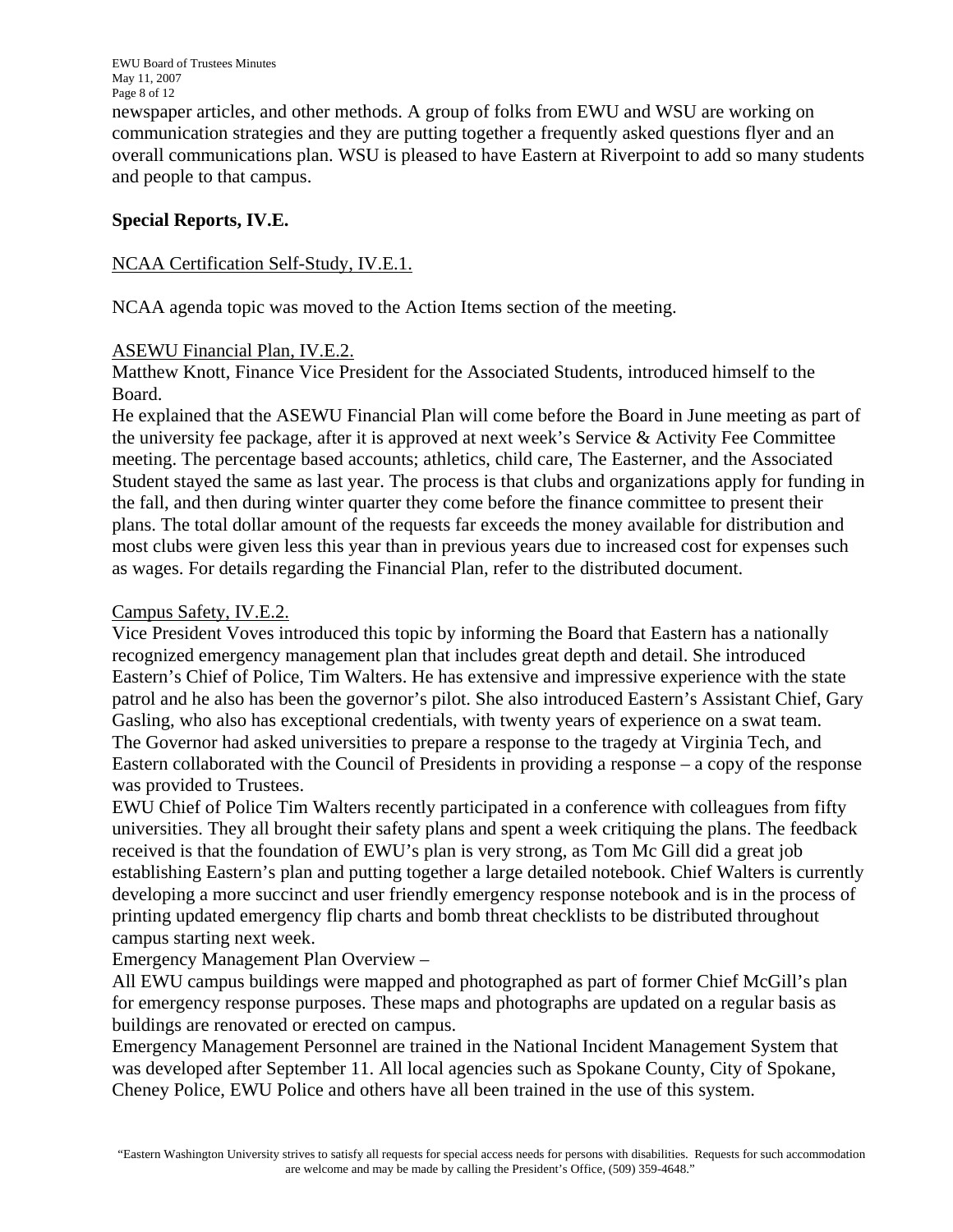In addition, EWU Police officers participate in ongoing monthly trainings to fulfill both the EWU Police philosophy and procedures and also state law requirements. These trainings include simulations of potential emergency situations. During Eastern's spring break in March, the rapid deployment team, consisting of EWU Police, Cheney Police, Spokane County, City of Spokane, EMS, and the fire department participated in trainings involving actual building scenarios on campus using paint ball technology and actors. This type of training, which lasted six hours, is done while students and faculty are away from campus. Swat team members critique and evaluate the performance of the team and their input was that Eastern's officers did very well during this exercise. Chief Walters expressed that he and the university are very proud of Eastern's officers. In addition to monthly practice sessions, EWU officers perform quarterly campus walk-throughs and participate in extensive training during the summer. EWU administrators are also trained regarding each of their roles in a campus emergency.

Eastern currently has a variety of means to notify and communicate with students, faculty and staff during an emergency. There is a fire security system in place in the majority of buildings on campus capable of broadcasting through speakers to let the occupants of the building know what they should do or to update them on a situation. There are phone trees in place for notification, and the police department has a mobile public address system. Information is also posted on the police web pages and through e-mail notification.

Two areas identified for improvement at the conference Chief Walters attended are: the need to develop better internal communication to faculty and staff, and, better systems for timely communication with students and parents. The university is currently looking into a notification system to purchase, however, it is important to note that it is based on students voluntarily signing up to participate in the system by giving their cell phone numbers or other important contact information.

Chair Tanaka thanked Chief Walters for the informative and excellent presentation, which helps the Board understand that the university has a good emergency plan and that the officers are well trained. He mentioned that he would want to stress the communication element of the plan and communication during incidences. A good plan is great, but if it isn't communicated then it won't be very effective.

Vice President Voves concluded by complimenting Eastern's police department for their advanced training approach to emergency preparedness. Many campuses have only been through table top exercises and have not had the benefit of scenario training.

# **Action Items, V.**

## **Consent Action Items, V.A.**

Minutes of the February 23, 2007 regular Board of Trustees' Meeting, V.A.1.

*Motion 05-01-07: Motion by Trustee Budke that the Board approve the minutes of the February 23, 2007 meeting of the Eastern Washington University Board of Trustees. Seconded by Trustee Gallegos. Motion carried.* 

#### **Discussion Action Items, V.B.**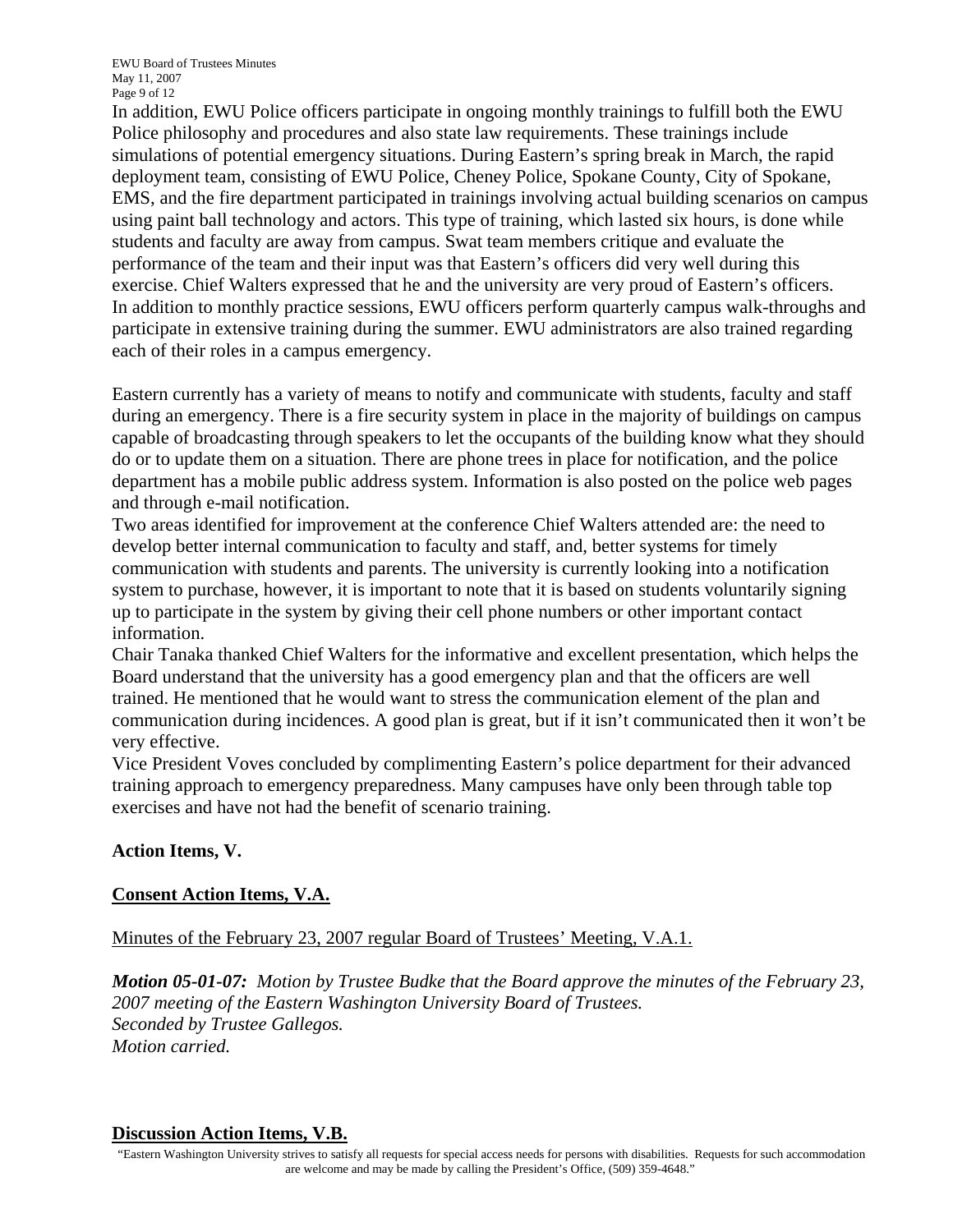#### NCAA Self Study, V.B.3.

Vice President Voves reported that the university has been engaged in the certification self study review process for the past year, and it will continue until February 2008 when the NCAA delivers their final report. This is a lengthy and detailed process, similar to an accreditation process. The primary emphasis of the certification process is compliance with federal and state laws regarding minority equity and gender equity. The university provides its self study to the NCAA in preparation for their visit to the campus. There are a number of goals, but the primary goal is to verify the institution's commitment to the integrity of NCAA intercollegiate athletics and to analyze the institution's current practices and to compare them with the operating principals the NCAA establishes. Trustee Zozaya-Geist was the Board representative on the twenty-four member steering committee who participated in the rigorous process and they did an incredible amount of work. Vice President Voves acknowledged and thanked the members of the committee for their extensive effort. The emphasis of the self study is on the student athlete and how well the student athlete is being served. It is important to understand this and remember that the focus is on the student athlete, not on how well the athletics department or finances are managed.

The self study focuses on three main areas: governance and compliance with NCAA rules, academic integrity, and gender equity and student athlete well-being.

The last NCAA process in 1999 resulted in recommendations for improvement in three areas: athletics mission statement, conduct a formal external review of the compliance program, and improve diversity and gender equity. The only area Eastern was weak in is that it didn't implement the improvement plans for diversity and gender equity. Eastern had agreed to add an additional women's sport and has not accomplished that.

The current plan for improvement being proposed to the Board includes, starting in the fall, the process to develop a new women's sport by 2013. In the past in order to address gender equity the university eliminated two men's sports - golf and baseball, and Eastern is now at the Big Sky minimum with men's sports. The plan also involves addressing women's locker room and women's playing field improvements. The university also plans to look at equity in terms of coaches and education for the athletics staff in the area of NCAA compliance.

Adding a new women's sport and improving womens's sport facilities are significant financial commitments yet the university believes this is an important consideration in order to be equitable to its female students.

The NCAA requires Board approval and commitment of the self study report and of the improvement plan. The NCAA states that the Board can make changes to the improvement plans at any time, even after approving the plan. The university must meet the goals of the recommendations, but can change the actual plan.

Discussion occurred as to whether the Board is being asked to agree to all the costs in the improvement plans. Vice President Voves reported that the Board is only being asked today to approve the self study report and the improvement plans. The short term financial cost of \$250,000 to address immediate improvement items related to gender equity and diversity will be included in the fiscal year 2008 budget brought for approval at the June Board meeting. The other costs are future costs that the Board can say yes or no to.

Vice President Voves stated that it is important for the Board to understand that both the short term and long term improvement plans do involve financial cost.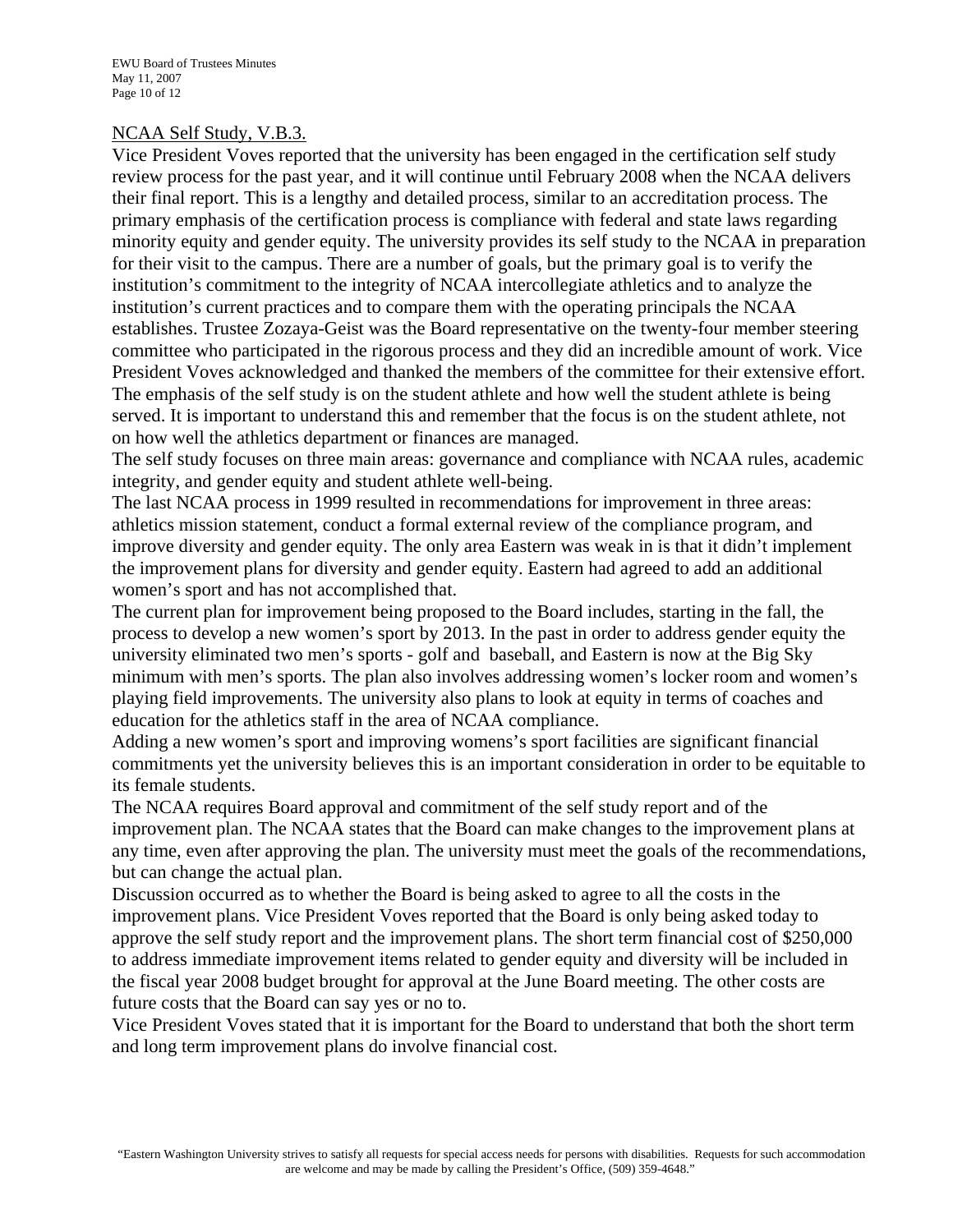Trustee Budke commented that he attended a NCAA conference session earlier in the spring, and he would now like to go back and ask some questions, now that he has more specific information about this program and process.

Trustee Zozaya-Geist reported that as board member on the project, she knows that a great deal of detailed research was done and that this was all carefully reviewed. The recommendations brought forward are to put Eastern in compliance with the NCAA rules and regulations. She made the motion to accept the self study report and the improvement plan, to which changes can be made later. Trustee Budke commented that as a member of the Board of Trustees he represents the approximately 9,000 students who attend Eastern, and this report only represents the athletes. He appreciates how important it is to address the athletes, however, he doesn't only represent the athletes he represents the entire 9,000 students.

The Board will be involved with meetings when the NCAA visits campus.

*Motion 05-02-07: Motion by Trustee Zozaya-Geist that the Board accept the NCAA Certification Self Study and the Improvement Plan in order to be compliant with NCAA standards. Seconded by Trustee Budke. Motion carried.* 

## Fee Approval Policy, V.B.1.

The University Fee Approval Policy comes to the Board as a recommendation from the Business and Finance Committee.

Currently the Board is required to approve all fees for the university, usually at the June Board meeting for the next fiscal year. Problems have occurred in the past when new programs were developed during the year, but they had not been known about the previous June when fees were approved.

This new policy will delegate authority for certain fees, enabling the institution to make more timely decisions on fees as new programs and services are developed throughout the year. This more timely decision making will facilitate better service provision to students and departments. The Board will retain authority on the core fees: tuition, mandatory student fees, parking, residence hall rates, summer tuition, etc. Other fees such as credit option, self support, course fees, administrative fees, academic fees, and fines will be delegated.

Trustee Budke explained that this policy has been discussed by the Business and Finance Committee twice, and that the committee recommends the approval of the policy.

*Motion 05-03-07: Motion by Trustee Budke that the Board approve the University Fee Approval Policy.*

*Seconded by Trustee Zozaya-Geist and Trustee McReynolds. Motion carried.* 

Student Technology Fee 2008 Expenditure Plan, V.B.2.

Vice President Zeisler-Vralsted introduced Evan Buelt and Matt Brown. Mr. Buelt is currently the chair of the Student Technology Fee Committee and was recently elected Eastern's new ASEWU President for next academic year. Matt Brown is a 2001 graduate of Eastern who is currently the Student Technology Fee Consultant here.

Chair Tanaka congratulated Mr. Buelt on his election as the new ASEWU President.